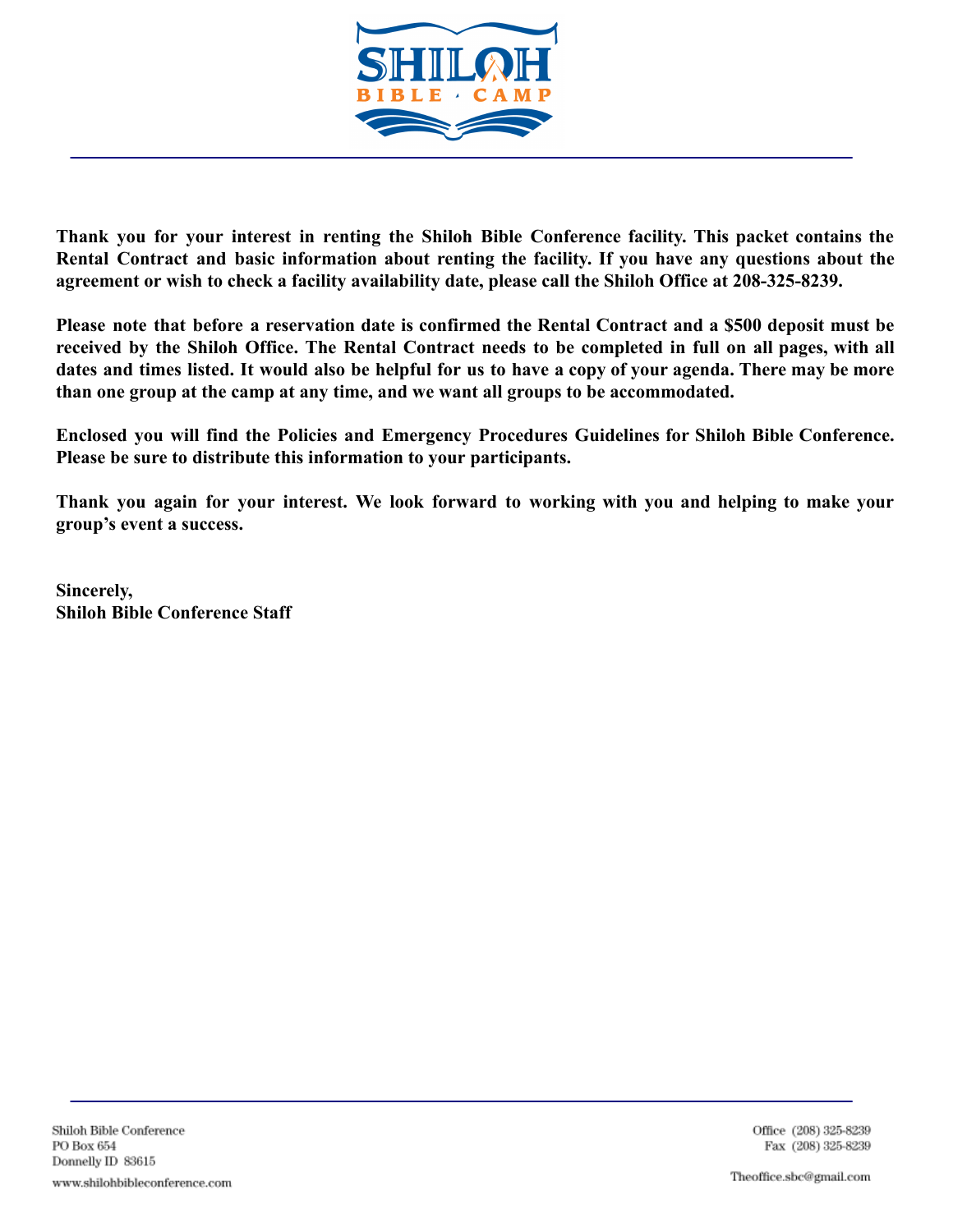# **2022 RENTAL CONTRACT**

| <b>APPLICANT INFORMATION:</b>                                                                                                                                                                                                             |  |
|-------------------------------------------------------------------------------------------------------------------------------------------------------------------------------------------------------------------------------------------|--|
| Group Name: Contract to the Contract of the Contract of the Contract of the Contract of the Contract of the Contract of the Contract of the Contract of the Contract of the Contract of the Contract of the Contract of the Co            |  |
|                                                                                                                                                                                                                                           |  |
| $City$ $City$ $Right$ $Iip$ $Iip$                                                                                                                                                                                                         |  |
|                                                                                                                                                                                                                                           |  |
|                                                                                                                                                                                                                                           |  |
| <b>Business Phone:</b> <u>Community of the set of the set of the set of the set of the set of the set of the set of the set of the set of the set of the set of the set of the set of the set of the set of the set of the set of the</u> |  |
|                                                                                                                                                                                                                                           |  |
| Address (if different from above):<br><u>Address</u> (if different from above):                                                                                                                                                           |  |
|                                                                                                                                                                                                                                           |  |
|                                                                                                                                                                                                                                           |  |
| Number of Nights:                                                                                                                                                                                                                         |  |
| Approximate Number Attending:                                                                                                                                                                                                             |  |

#### **SPECIAL NOTE:**

For Liability reasons a copy of each of the following items needs to be submitted prior to using the facilities of Shiloh Bible Conference:

- 1. A copy of your organization's Statement of Faith (where applicable)
- 2. A certificate from your insurance company showing liability coverage as requested in Policy item E-1.
- 3. A copy of the current Idaho Food Safety Certificate (or acceptable equivalent) for your qualified Food Handler.
- 4. A copy of the complete menu\*\*

\*\* In Idaho, state Food Safety certification is done through Health and Welfare. For more information you may call the Boise office at (208) 334-6700 or visit their website at:

http://www.healthandwelfare.idaho.gov/site/3381/default.aspx . Menu may be turned in upon arrival.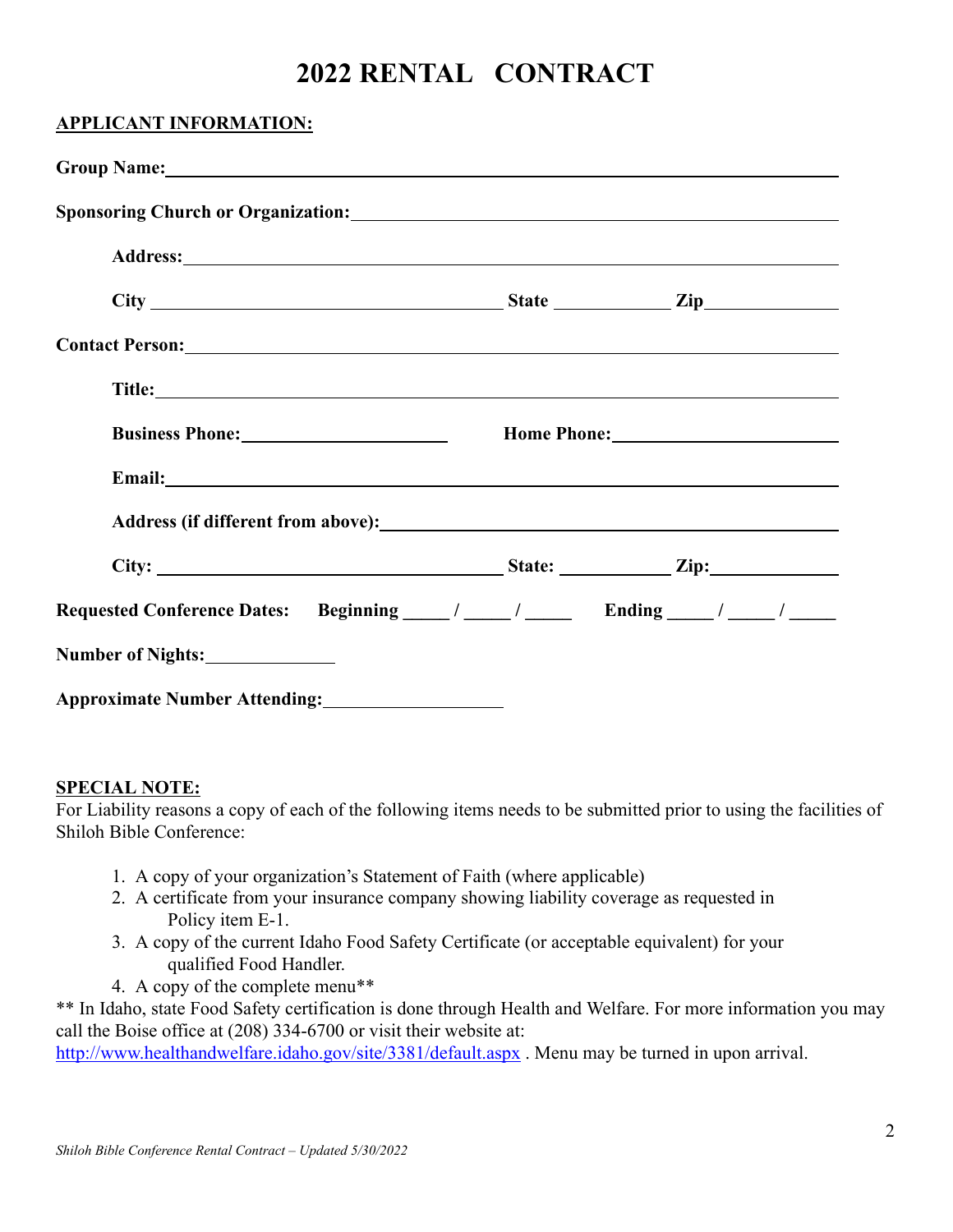# **GOVERNING GUIDELINES: The Rental Group hereby agrees to:**

- **1.** Abide by the guidelines and procedures described in the enclosed Rental Group Policy and those posted on the grounds. The signer accepts the responsibility for communicating these guidelines to the leadership of the Rental Group and will follow through to ensure compliance.
- **2.** The Rental Group will arrive no sooner than 3:00 PM on the beginning date shown and will vacate the grounds no later than 1:30 PM on the closing date.
- **3.** If the Rental Group is not part of any formal organization or fellowship, I, the undersigned agree to be held individually responsible for the financial obligation incurred by this contract.
- **4.** Sign and return this contract with the indicated deposit on or before (date)  $\frac{1}{2}$  /  $\frac{1}{2}$ . The dates requested will not be reserved for your Rental Group until the signed contract and deposit are received.
- **5.** Keep a roster of everyone on site and where they are staying (cabin number or room) in case of emergency. Those staying off site need to be listed as Daytime Guests. Shiloh staff must be given a copy of this list.

# **Please read and initial the following statements:**

| $\frac{1}{2}$ | We highly recommend that any Rental Group do background checks on their staff. Do |     |
|---------------|-----------------------------------------------------------------------------------|-----|
|               | you perform background checks on your staff? ( <i>circle one</i> ) YES            | NO. |
|               |                                                                                   |     |

- 2. Do you understand that you must have a licensed Food Handler overseeing your kitchen staff? (*circle one*) YES NO
- 3. Shiloh Bible Conference does not provide medical staff for Rental Groups. What kind of medical personnel will you have on staff?
- 4. Do you have a "medical procedures" policy that you will be following? (*circle one*) YES NO
- 5. I have read and agree to abide by Shiloh Bible Conference's *Statement of Faith* while using Shiloh's facilities.
- 6. I have read and agree to all Shiloh Bible Conference's policies and procedures.
- 7. I have read and agree to the financial obligations as stated in this contract.
- 8. I have read and agree with the *Liability Release Statement*.
- 9. I will provide the Food Handler Certification documentation.
- 10. I will provide the certificate of insurance in accordance with the policies.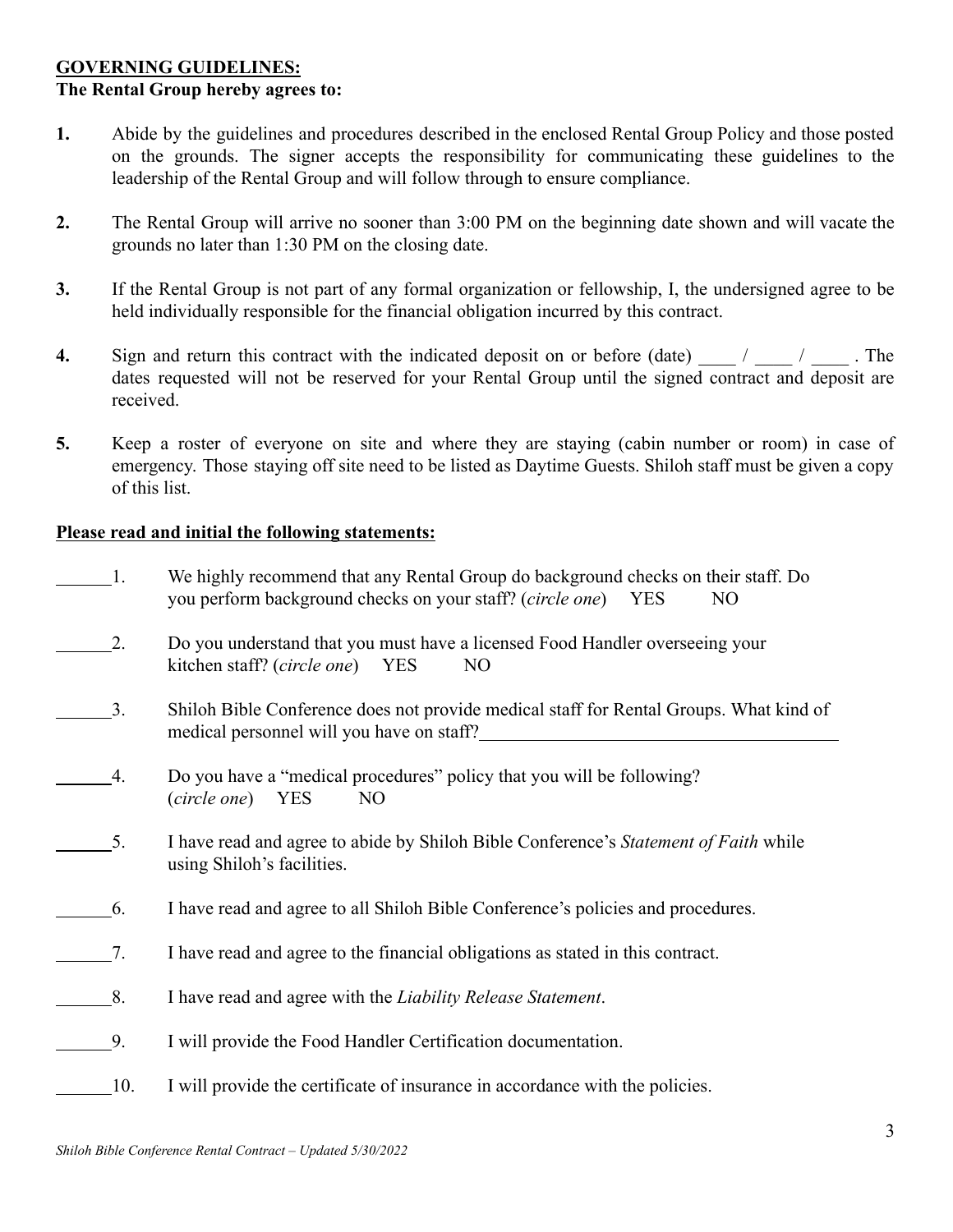| This Rental Group intends to arrive at (time) | $PM / AM$ on (date) $/$ |  |  |
|-----------------------------------------------|-------------------------|--|--|
| This Rental Group intends to depart at (time) | $PM / AM$ on (date) $/$ |  |  |

# **LIABILITY RELEASE STATEMENT:**

The Rental Group agrees that Shiloh Bible Conference is not responsible for any accidents, injuries or damage to property which may occur during the term of this agreement. The Rental Group releases and discharges Shiloh Bible Conference and InFaith of and from any and all claims, damages, suits or causes of action for personal injury or damages to property arising out of or related to the Rental Group's stay and use of the Conference facility. The Rental Group hereby agrees to indemnify and hold harmless Shiloh Bible Conference and any of its staff, board members and agents, and InFaith and its agents of any and all claims, causes of action, suits, whether in law or in equity, damages and injury, whether to persons or property, which occur or may occur at the facility of Shiloh Bible Conference or during travel to and from Shiloh Bible Conference.

IN WITNESS WHEREOF, the parties hereto do hereunto execute this Rental Agreement on this

|                                                                                             | Date of Rental    |
|---------------------------------------------------------------------------------------------|-------------------|
|                                                                                             | $\text{Fax}$ ( )  |
|                                                                                             |                   |
| Authorized Signature                                                                        | Please Print Name |
| (Will accompany group to Shiloh)                                                            |                   |
| Phone $\qquad \qquad$                                                                       |                   |
| Emergency Contact Name<br>(Will NOT accompany group to Shiloh)<br>Phone $\qquad \qquad$     |                   |
| Mail Pages $2 - 4$ to:<br><b>Shiloh Bible Conference</b><br>PO Box 654<br>Donnelly ID 83615 |                   |
| Or fax to: 208-325-8239<br>Or e-mail to: theoffice.sbc@gmail.com                            |                   |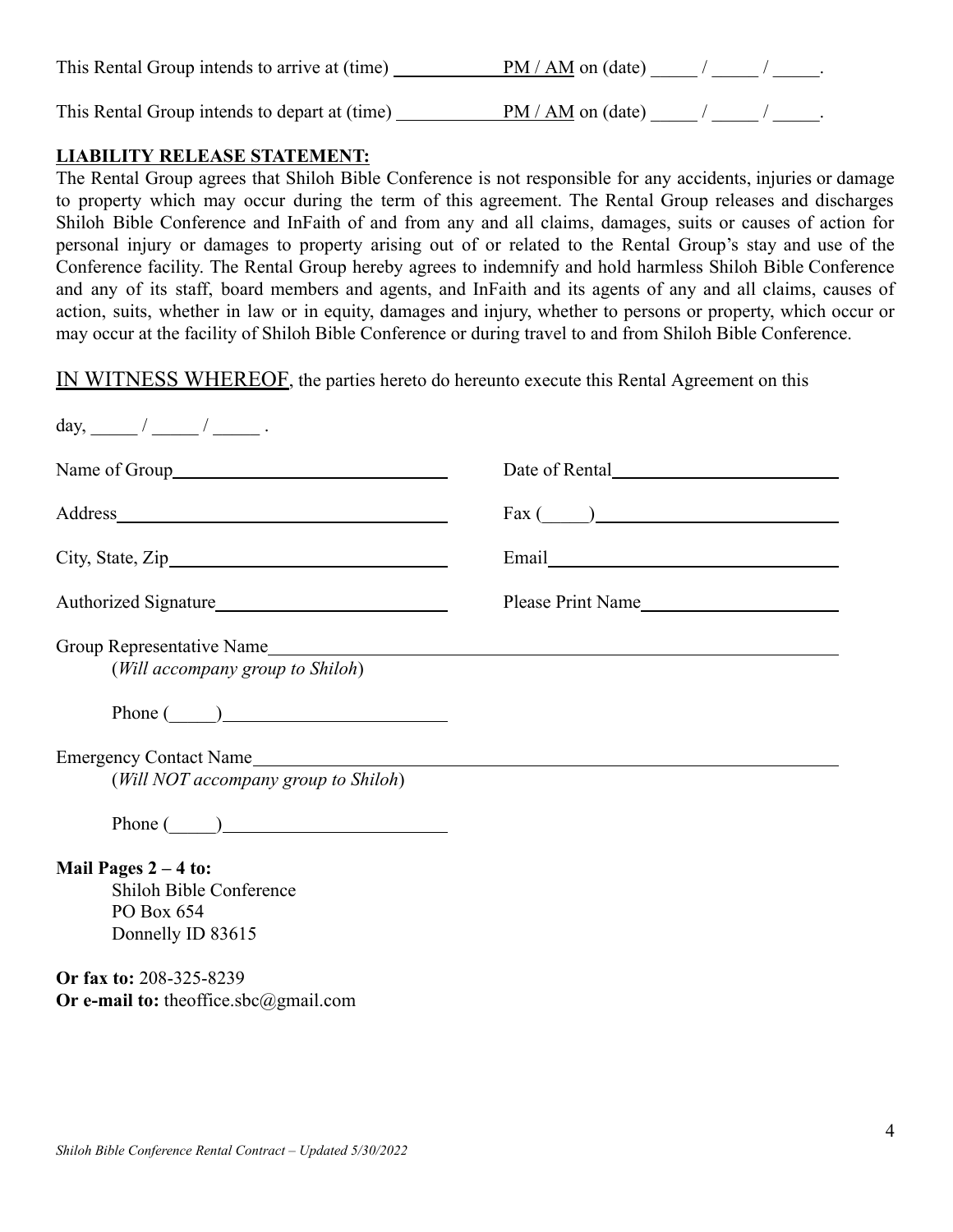# **SHILOH BIBLE CONFERENCE RENTAL RATES**

Minimum Daily requirement of \$200 for each Rental Group, per 24-hour period.

A deposit of \$500 is required with a signed rental contract before dates will be confirmed. Of this deposit, \$150 is *NOT* refundable if the rental is canceled. Upon final settlement, Shiloh Bible Conference will apply as credit to the Rental Group that portion of the deposit which is not to be applied against breakage, damages or losses by Shiloh Bible Conference.

The remainder of the rental fee will be due at the close of the conference.

# **FEES**

| Fee per person, per 24 hour period:         | \$22         |
|---------------------------------------------|--------------|
| Day-time ONLY Guest (not sleeping on-site): | \$11 per day |
| Children age 3 and under                    | Free         |

| <b>FEES</b> if rental group prefers for Shiloh staff to provide the meals:         |              |
|------------------------------------------------------------------------------------|--------------|
| Per person per meal: \$10 per meal; snack \$5; dessert buffet \$10; Sack lunch \$6 |              |
| Children: \$2 per year of age per meal to age 5                                    |              |
| Fri supper-Sun breakfast                                                           | \$50/person  |
| Fri supper-Sun lunch                                                               | \$60/person  |
| Fri supper-Sun supper                                                              | \$70/person  |
| Fri supper-Mon breakfast                                                           | \$80/person  |
| Fri supper-Mon lunch                                                               | \$90/person  |
| Mon supper-Fri breakfast                                                           | \$110/person |
| Special meals or buffets TBD additional costs                                      |              |
| (These costs are in addition to the \$22/day basic rental fees)                    |              |

A 20% discount will be offered to any church or organization that significantly supports Shiloh through finances, personnel, or other significant means as determined by Shiloh.

Upon arrival, the Shiloh Bible Conference staff will need to know how many individuals the Rental Group will have on the grounds during the rental period.

If the Rental Group prefers to pay for Shiloh staff to clean after the rental, or if the cleaning does not meet Conference requirements, there will be an additional cleaning charge of \$40 per man-hour. The Rental Group is still responsible for general cleaning such as taking out the garbage, washing dishes after meals, and laundering kitchen linens. Laundering of bed linens is included in the rental fee.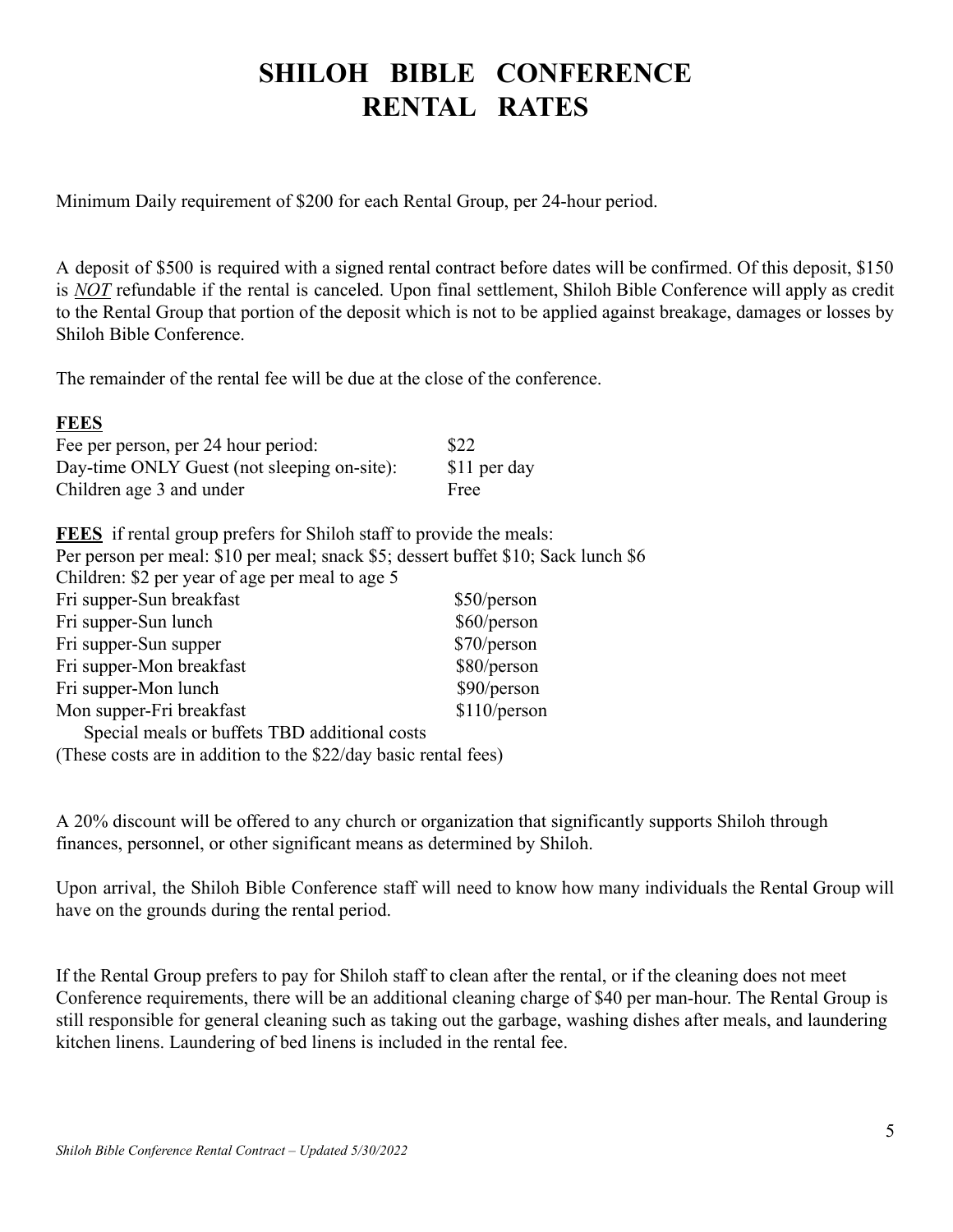# **SHILOH BIBLE CONFERENCE Statement Of Faith**

1. The Bible, Old and New Testaments, which is verbally inspired by the Holy Spirit and inerrant in **the original manuscripts, is the infallible and authoritative Word of God.** 2 Timothy 3:16-17; 2 Peter 1:20-21; Matthew 5:18

**2. The Triune Godhead in three persons – Father, Son and Holy Spirit.** 2 Corinthians 13:14

- **3. The Personality of Satan, called the Devil, and his present control over unregenerate mankind.** 2 Corinthians 4:3-4
- **4. The fall and lost estate of man, whose depravity makes necessary the new birth.** Genesis 3:11-17; Romans 3:22-23; Ephesians 2:1-3, 12
- **5. The deity of Jesus Christ, his virgin birth, sinless life, death, bodily resurrection, present exaltation at God's right hand and personal and imminent return.** John 1:1-2, 12, 14; Luke 1:35; Romans 3:24-25; 1 Peter 2:24; Hebrews 1:1-3
- 6. Salvation is the gift of God brought to man by grace and received by personal faith in the Lord **Jesus Christ, whose precious blood was shed on Calvary for the forgiveness of our sins.** Ephesians 1:7, 2:8-10; John 1:12; 1 Peter 1:18-19; 2 Corinthians 5:21
- **7. The resurrection of the saved unto everlasting life and blessing in Heaven, and the resurrection of the unsaved unto everlasting punishment in Hell.**

Daniel 12:2; John 5:28-29; 1 Corinthians 15:52-53

8. The Church, the Body or Bride of Christ, consisting of those who are born again, having received **Jesus Christ as their Lord and Savior, for whom He now makes intercession in Heaven and for whom he shall come again.**

1 Corinthians 12:13; 1 Thessalonians 4:13-18; John 14:1-4; Hebrews 6:18-20

- **9. Christ's commission to the Church to go into all the world and preach the gospel to every creature.** Matthew 28:19-20; Acts 1:8
- 10. The Spirit-filled life is based upon a walk of obedience to the Word and Will of God. The fruit of the Spirit within the life is evidence of spiritual maturity. We do not adhere nor believe that the **sign gifts are for the Church today. We reject the teaching that tongues is proof of spirituality; however, we believe that the Lord is able to heal and do miracles.**

Ephesians 5:18-21; Galatians 5:22-24; James 5:14-15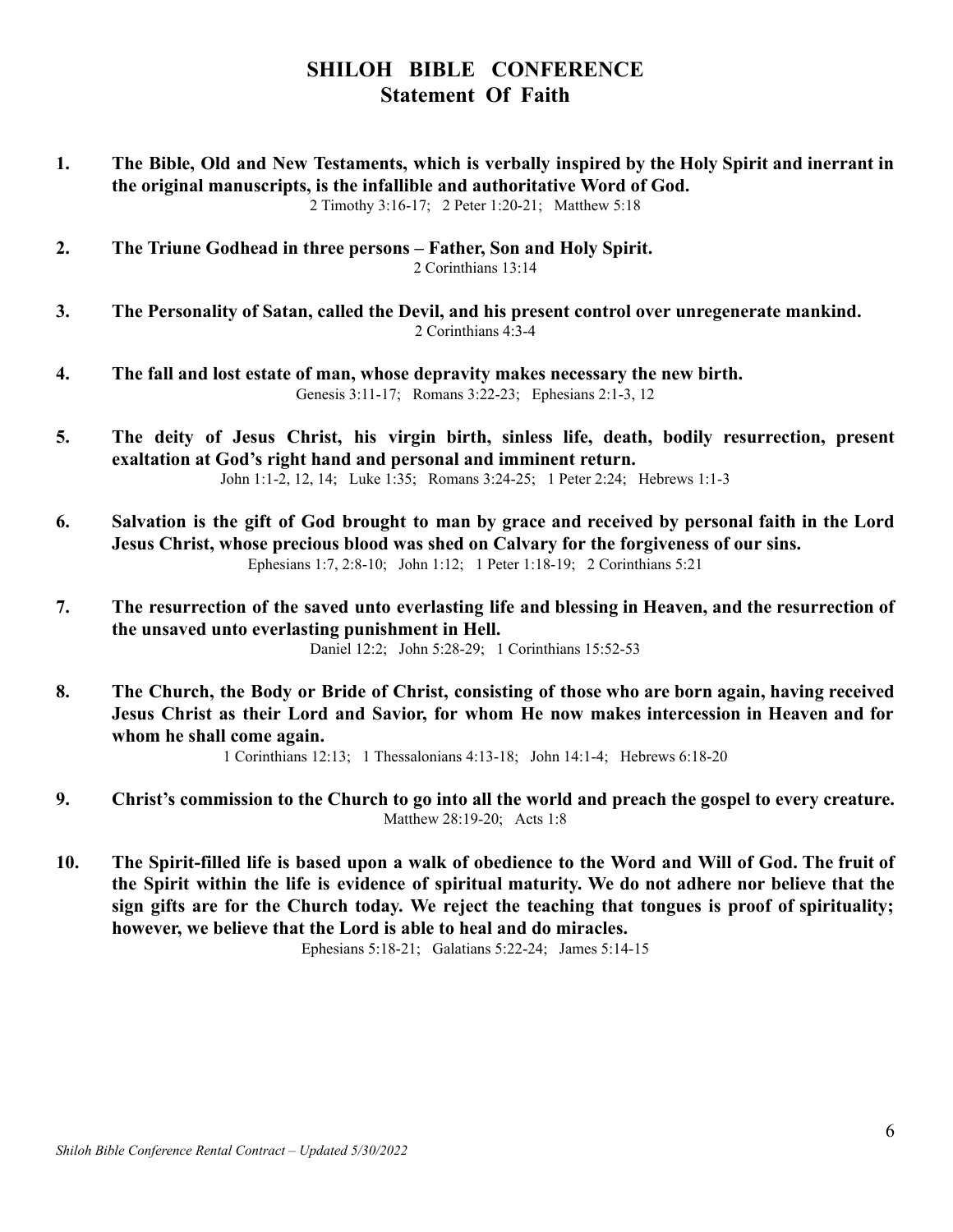# **SHILOH BIBLE CONFERENCE POLICIES**

#### **Purpose:**

The purpose of this camping ministry shall be to create and maintain a "Christian Conference Center" for the furtherance of the Gospel, and to facilitate ministry outreaches that are evangelical with a major emphasis on nurture in the Word of God, growth, and service. These grounds are to be used in keeping with the camp's purpose of furthering the Gospel. Shiloh Bible Conference reserves the right to change policies without notice or to cancel the rental agreement at Shiloh's discretion.

#### **A. Rental Group Guidelines**

- **1.** Shiloh Bible Conference is only to be used by groups whose purpose is Biblical and God honoring.
- **2.** Shiloh Bible Conference reserves the right to decline or discontinue rental usage of the facilities for any reason which in its judgment is not in the best interest of Shiloh Bible Conference. This would include a determination that the potential user group's Purpose, Mission or Statement of Faith are not sufficiently compatible with the principles, precepts or values of Shiloh Bible Conference.
- **3.** In the event that rental privilege will no longer be offered to a user group, and a reservation deposit is being held, the deposit will be refunded in full.
- **4.** In the event that Shiloh Bible Conference determines that the user group, while on the grounds, exhibits behavior which is not in compliance with the purpose, mission, or values of the conference, they will be asked to vacate the facilities. Said group will be charged for the time spent at camp minus the deposit, and user privileges will no longer be extended.
- **5.** ORIENTATION The Director of every Rental Group will be oriented *within the first hour after the group arrives*. In addition, each Rental Group needs to provide an orientation time, within the first two hours after arrival, for Conference Staff to address the Rental Group as a whole. A book is available on site with all policies and procedures listed.

#### **B. Building and Equipment Use**

- **1.** All cabins, lodge facilities and restrooms are available for rental use. (Someone in the kitchen shall have a current Food Handler's Certificate in order to use the kitchen.)
- **2.** The Conference office in the Chapel and staff residences are not available for use.
- **3.** The laundry facilities are for kitchen linens and for emergencies, not for personal use. Exceptions can be made by Conference Staff. Rental group members should plan on bringing sufficient clothing for the duration of the time spent on the grounds.
- **4.** No food of any sort, nor any opened beverage is permitted to be in the Chapel or other carpeted areas
- **5.** All vehicles, tractors, shop equipment and other tools are not for use by the Rental group except as authorized by Conference Staff.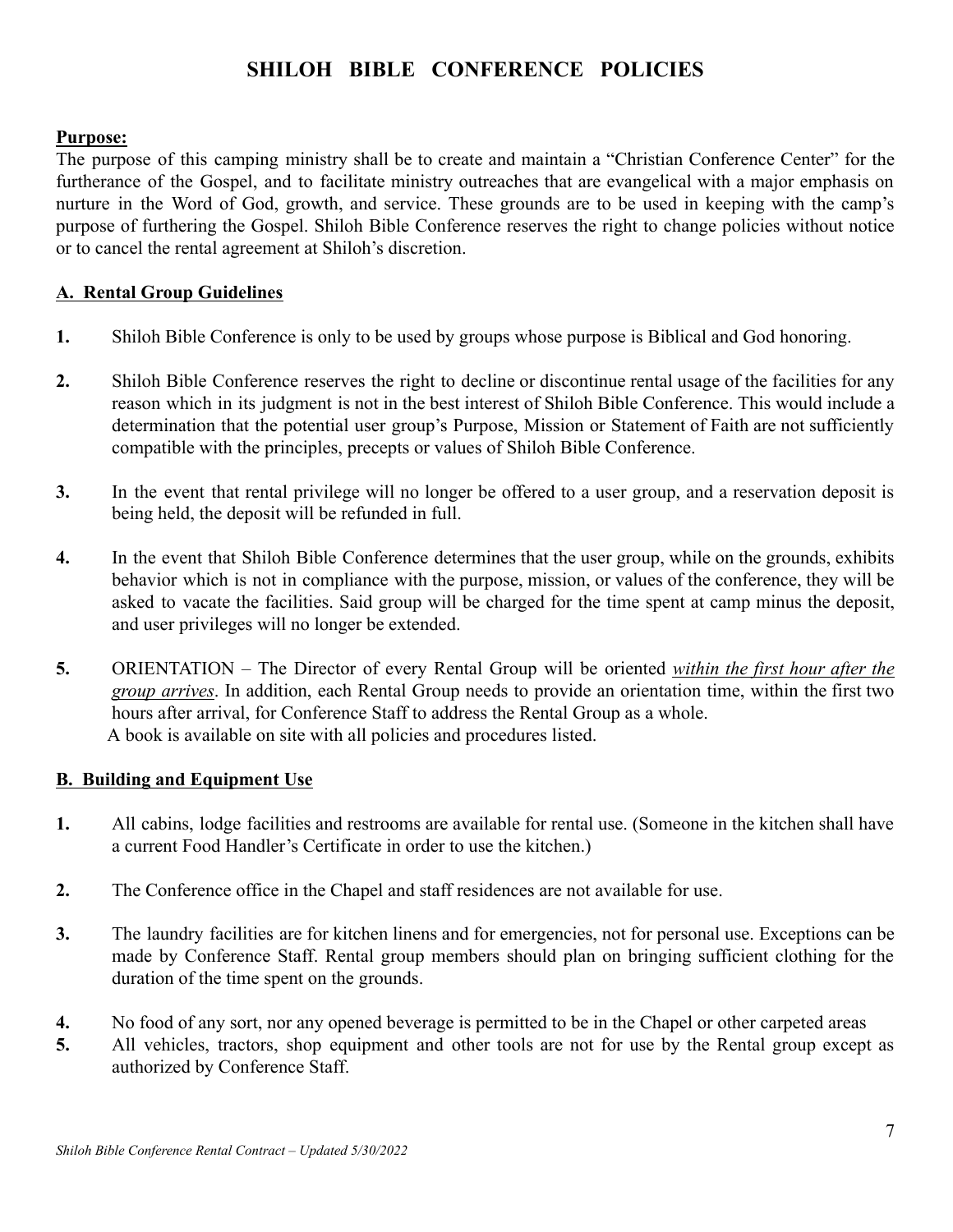- **6.** Conference staff will be responsible for clearing and maintaining roadways and parking lots. Conference staff will also do initial snow removal from all building entrances. Rental Groups are responsible for ongoing clearing of snow from entrances of buildings used. Snow shovels will be made available during winter rentals.
- **7.** The Renter will provide for the cleaning of all buildings, equipment and grounds used, unless opting to have Shiloh staff clean (additional charges apply – see contract page 5). All trash will be placed in the dumpster or placed where a Conference Staff member designates. A walk through of the facility will be made *before and after* each rental period with a Conference Staff member and the Rental Group representative.
- **8.** The equipment and supplies at the medical station can be used at the discretion of the Rental Group's qualified appointed medical personnel. Any other equipment or supplies must be supplied by the Rental Group. A copy of the Emergency Procedures Policy for Shiloh Bible Conference is available in the medical office and in the Conference office.
- **9.** The rental group will provide its own bedding if using the cabins. Main Lodge rooms may have bed linens provided. Mattresses are provided for each bed and are not to be moved. A limited number of extra quilts are provided in the cabins. These are located in plastic bins under one of the bunks in each cabin.
- **10.** All buildings and rooms therein will be used as designated unless Conference Staff determine otherwise.
- **11.** Recreation equipment such as balls, pool cues, ping-pong paddles, etc. may be checked out through the Conference Office. All items will need to be checked out by a Rental Group staff member. Canoes, horses and related items, riflery and archery equipment are not available for use.
- **12.** The Rental Group will be responsible for any property damage beyond normal wear and tear as determined by Conference Staff. The Rental Group will be charged an amount appropriate for materials, and an hourly repair rate of \$40 if Conference staff are able to make repairs. If professional repairs are necessary the Rental Group will be responsible for the entire invoice amount.

**13.** No open flame (i.e. candles) is permitted in any building, with the exception of lighting the woodstove and kitchen pilot lights as needed.

**14.** The Rental Group is responsible for obtaining a license or written permission for any video (in full or part) that they wish to use, and the Rental Group assumes all liability for showing videos.

# **C. Grounds Use**

- **1.** Tent camping is allowed at Shiloh Bible Conference within the designated tent areas, with approval of Conference Staff.
- **2.** Shiloh Bible Conference may coordinate the use of the facility between more than one group. Prior to scheduling this type of situation, affected groups will be consulted in advance. Examples may include a work or staff training group.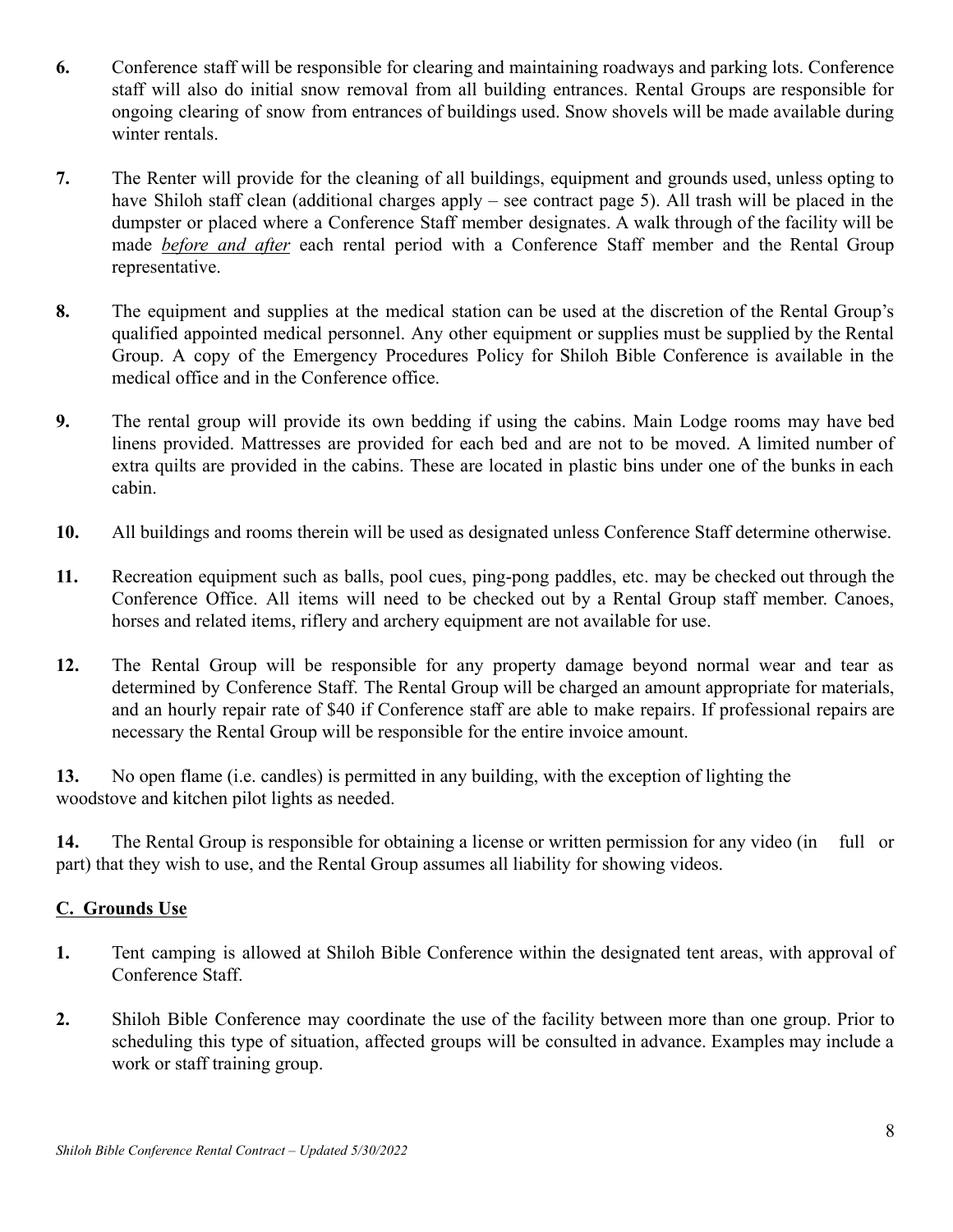- **3.** Trailers, campers and recreational vehicles shall be located only in designated areas established for such vehicles. Exceptions must be approved by a member of the Conference Staff.
- **4.** PARKING Personal vehicles must be parked in designated parking areas. Roadways must not be blocked. No vehicle should be parked under any roof slide area.
- **5.** No fire will be started except in the provided area and then only under the supervision of a Rental Group adult staff member, and with approval of Conference staff. Seasonal fire restrictions may apply.
- **6.** General meetings shall be held only in designated areas Chapel, outdoor chapel, dining hall or other meeting rooms.
- **7.** PETS No pets are permitted in any buildings. Pets will only be allowed in the Designated Pet Area, unless you leave Conference Property (please see a Conference Staff member for a map). If you bring a pet, you must stay in your own RV or tent within the designated Pet Area. Pets will not be allowed for those staying in the Buildings, Cabins or Teepees. Pets are required to be tied up or on a leash at all times. The pet owner is responsible for cleaning up after the pet.
- **8.** Shiloh Bible Conference does not have any swimming facilities. Public facilities are available nearby. Rental Groups are entirely responsible for their own swimming arrangements and safety procedures.
- **9.** DRIVING ON GROUNDS There is to be no driving off of designated roadways. Rental Group vehicles can be used for loading and unloading only (in front of Chapel for luggage, or by kitchen loading dock for food), then must be parked in the designated parking area. Vehicles should not be used for transportation on the grounds. Some exceptions may be possible **upon approval by Conference Staff**. Exceptions might include handicap or elderly individuals, *with weather and other conditions permitting*.
- **10.** KITCHEN no one under the age of twelve (12) is permitted in the kitchen, pantry or dishroom. A person must be sixteen (16) years of age in order to help with the cooking or to handle knives. ALL Rental Group individuals serving in the kitchen, dining room or dishroom will be required to abide by the Idaho Food Code.

# **D. Inter-Staff Relationships**

- **1.** The Rental Group shall provide a Director to supervise and administer the program. The Rental Group shall also provide enough leaders for the safety and well-being of the group attending, including cooks and necessary staff to maintain the program.
- **2.** The staff of a Rental Group along with its patrons are under the direct authority of their Director. The Shiloh Bible Conference Staff shall handle all problems with the Rental Group through their Director.
- **3.** The staff of Shiloh Bible Conference are residents of the Conference and are under the direct authority of the Shiloh Bible Conference Executive Director. He shall handle all situations arising from the residents and their families.
- **4.** In situations that cannot be dealt with by this policy, the Shiloh Bible Conference Staff shall make the decision until such time that the Official Board can meet and deal with the situation.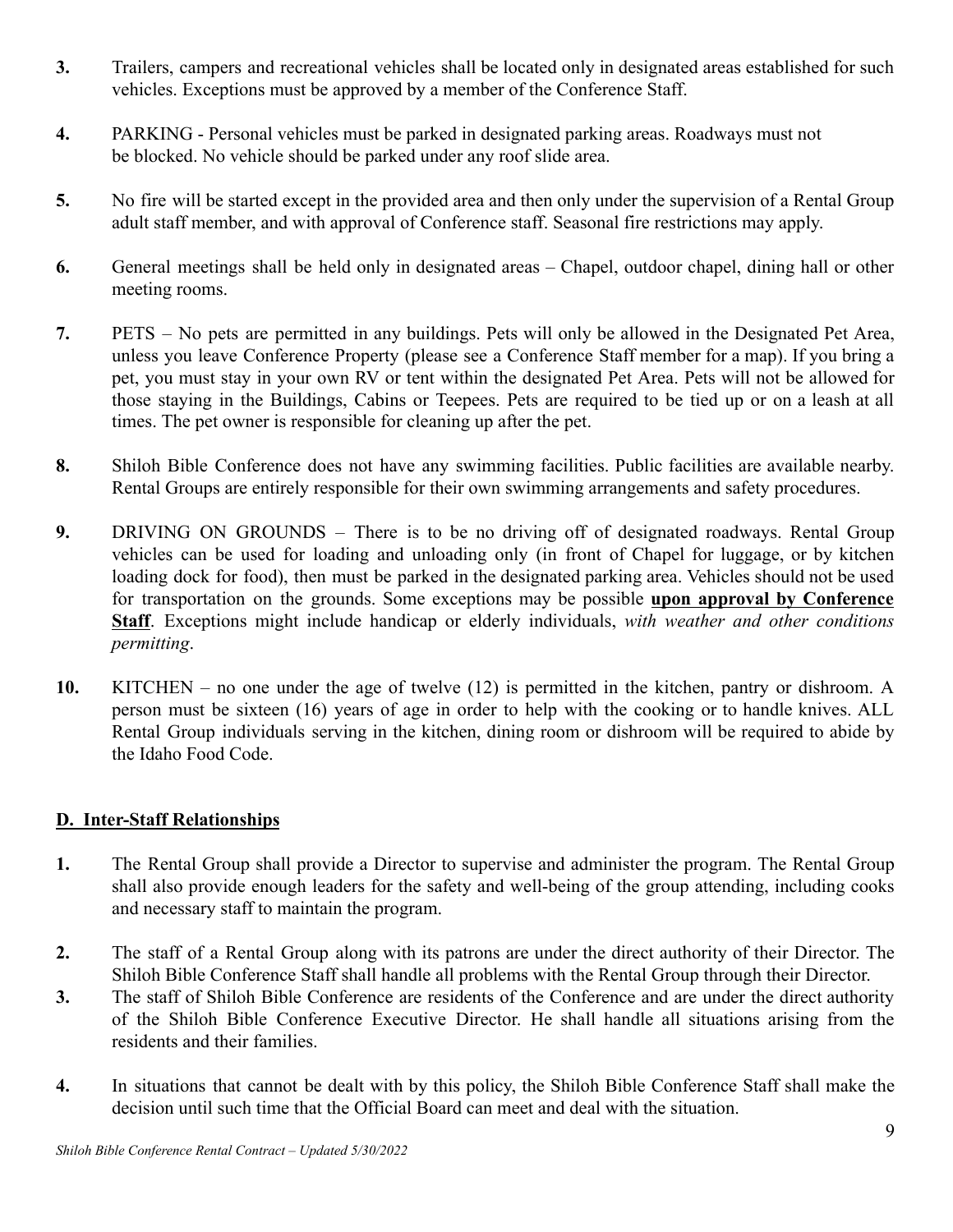**5.** Should problems arise with the Shiloh Bible Conference Staff, or their family members, that are not satisfactorily dealt with as mentioned in the above items, the Rental Group Director should contact any member of the Official Board – list upon request.

# **E. Rental Payment and Insurance**

- **1.** Rental Groups must furnish a \$1,000,000 liability policy. A certificate of insurance from the Rental Group's insurance company giving the extent of the coverage for the Rental Group's members and naming Shiloh Bible Conference as an additional insured must be sent to Shiloh Bible Conference prior to the first day of the rental period each year.
- **2.** Payment must be made prior to leaving the grounds unless prior arrangements are made with Conference Staff.

#### **F. Conduct Code**

- **1.** While we expect each Rental Group to control their members, we ask that these groups remember that this is a Christian Conference seeking to be pleasing to God. We ask for modesty in attire and control in conduct.
- **2.** We do not allow conduct that is destructive to the facility.
- **3.** Please leave equipment, beds, mattresses and other items in place unless you have specific permission from the Shiloh Bible Conference Staff to move them.
- **4.** Alcohol, firearms, fireworks, illegal drugs and any such items are prohibited. Smoking is permitted in the designated smoking area ONLY. Please see a Conference Staff member for a map of this location.
- **5.** Should there be problems with a Rental Group in any of the areas mentioned in these policies, the Shiloh Bible Conference Staff will bring the issues to the attention of the Rental Group's Director for immediate correction. Should the problem continue, the Rental Group can be asked to vacate the grounds and not be allowed to rent the facility in the future.
- **6.** The Shiloh Bible Conference Staff shall have the authority to assess damage fees to a Rental Group when damage exceeds the damage deposit amount.
- **7.** Because of the convictions of Shiloh Bible Conference and the neighbors of our facility, we want to be courteous and show deference to them. We ask that the noise level and activities on the grounds (such as music and other activities during worship or play) be kept moderate. Outdoor amplified speakers are allowed only with the permission of the Shiloh Bible Conference Staff. Due to local neighborhood covenants, no loud noises (bull horns, loud speakers, games, etc.) will be allowed between the hours of 10 PM and 7 AM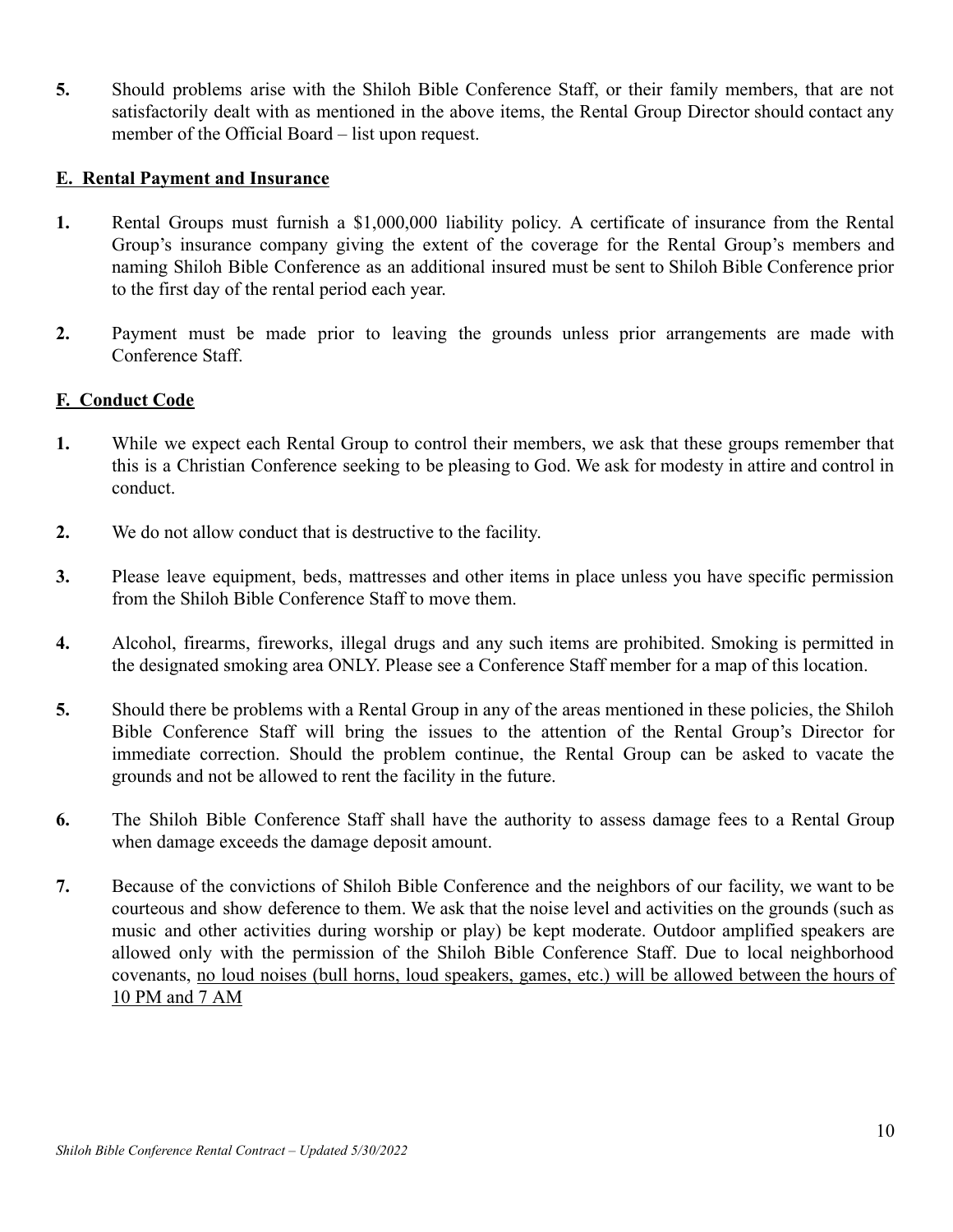# **SHILOH BIBLE CONFERENCE EMERGENCY PROCEDURES GUIDELINES**

(Full Emergency Procedures Policy available in Conference Office)

#### **For immediate emergencies, call 911**

Fire Department: (208) 325-8619 (Donnelly Fire and Ambulance) (208) 634-7070 (McCall Fire Department)

**Police:** (208) 382-7150 (Donnelly) (208) 382-5160 (McCall) during business hours: (208) 634-7144

**Poison Control:** 1 800 860-0620

**Hospital:** (208) 634-2221 (St. Luke's McCall Hospital)

#### **Shiloh Bible Conference Office Phone:** (208) 325-8239

Location: 13165 Gestrin Road, Donnelly. From Hwy 55 West on Roseberry, North on Gestrin Rd., straight onto conference grounds (entrance at intersection of Gestrin Rd. and Lefty Lane.)

Shiloh Bible Conference does not provide medical care. Should an emergency occur, call 911. For minor medical aid, St. Luke's McCall Hospital is 20 minutes away. **{**Directions to the Hospital: Leaving the Conference grounds, turn LEFT at Roseberry. When you get to the stop sign in Donnelly, turn LEFT onto Hwy 55. In McCall, turn LEFT at the first stoplight, which is Deinhard Dr. (it will go past the airport). The road will curve to the right and then the left. You will then turn RIGHT at N. Mission St. After 0.7 miles you will turn LEFT onto Forest St. The hospital will be immediately on your RIGHT.**}** If a trauma injury, call 911. Groups are responsible for their own emergency needs and transportation. First Aid kits are provided in the medical room on the lower level of the Chapel. An AED is located in the main building.

**In Case of Severe Weather:** Watch for development of approaching storms. Lightning kills more people than storms. When you see lightning or hear thunder, stop activities and seek indoor shelter. Don't wait for rain or clouds to seek shelter. Avoid water, high ground, open spaces, poles, metal fences, trees and tents. Wait 30 minutes after the last observed lightning or thunder before resuming outdoor activities. Alternate safe area: a fully enclosed metal vehicle with windows up. If isolated from shelter during lightning, crouch down, put feet together. Avoid proximity (minimum 15 feet) to other people.

**If a Storm should occur:** The Conference Staff will be aware of local advisories. He/She will keep everyone posted.

#### **In Case of Fire: Call 911 and notify the Conference Staff immediately.**

If fire is noticed, you should immediately begin to yell "FIRE" and continue to do so until all present group members respond and begin the evacuation procedure. First available person when hearing the fire call should notify the Fire Department (call 9-1-1). Please report location, and type of fire. All are requested to stay off phones and prepare to evacuate all buildings. Notification of all group members to evacuate all buildings will be one continuous sounding of a horn.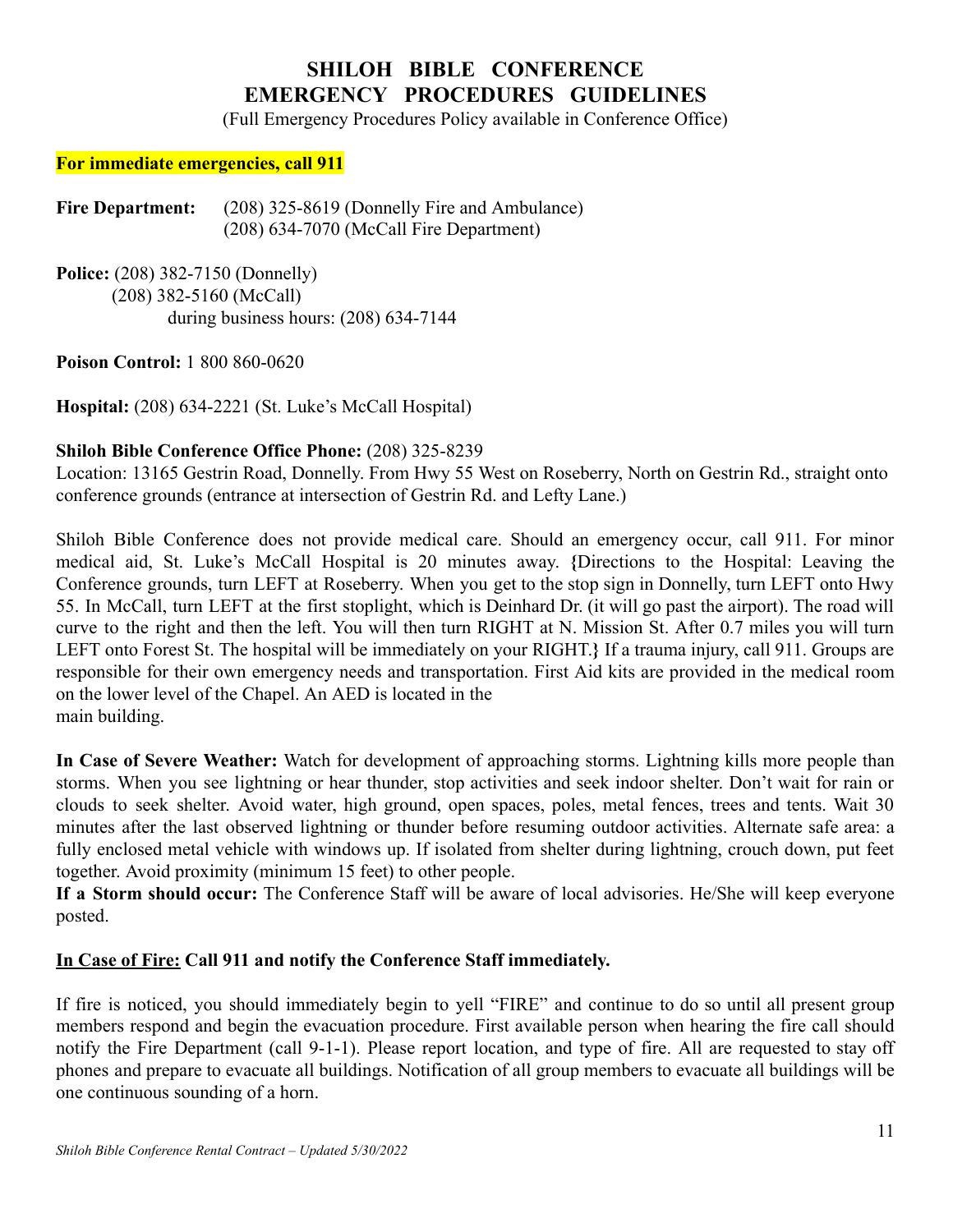# **Evacuate immediately and try not to panic!**

*The Rental Group Director is responsible for roll call and carrying out the evacuation plan for the Rental Group*. Shiloh's Evacuation policy states that specific people are in charge of specific groups in an evacuation. For instance, in the case of an emergency evacuation the Program Director will account for all Program Staff, Cabin Leaders will account for all campers, Head Cook will account for all kitchen and dish room staff, and so on. We highly recommend that each Rental Group have a similar plan in writing.

- **1.** Order all group members out nearest exit or away from downwind side of fire, and all should gather in the parking lot for roll call.
- **2.** Move quickly and quietly. Do not leave without a Group Staff member. If outside, place one Group Staff member in front of and behind the file of group.
- **3.** If doorway exits are blocked, pull or kick out window screen, pull or push group member's feet first through windows (attempt to evacuate all group members).
- **4.** If room is smoke filled, place wet towel or washcloth, etc. over mouths. Crawl on floor to nearest exit.
- **5.** Assign persons to organize, count and report medical condition of group members to the Conference Staff.
- **6.** Do not re-enter a building or return to the site of fire until instructed.

Use nearest fire extinguisher to contain small fires (such as in waste baskets). In case of advanced fires (buildings, walls, floors), evacuate the building. In event of major fire – designated group members will gather in the parking lot and be directed by Conference Staff.

**Missing Person Rescue Plan:** If a member of your group is missing, report to the Conference Staff immediately. He/She will implement a plan of action for other members of the group to search the grounds.